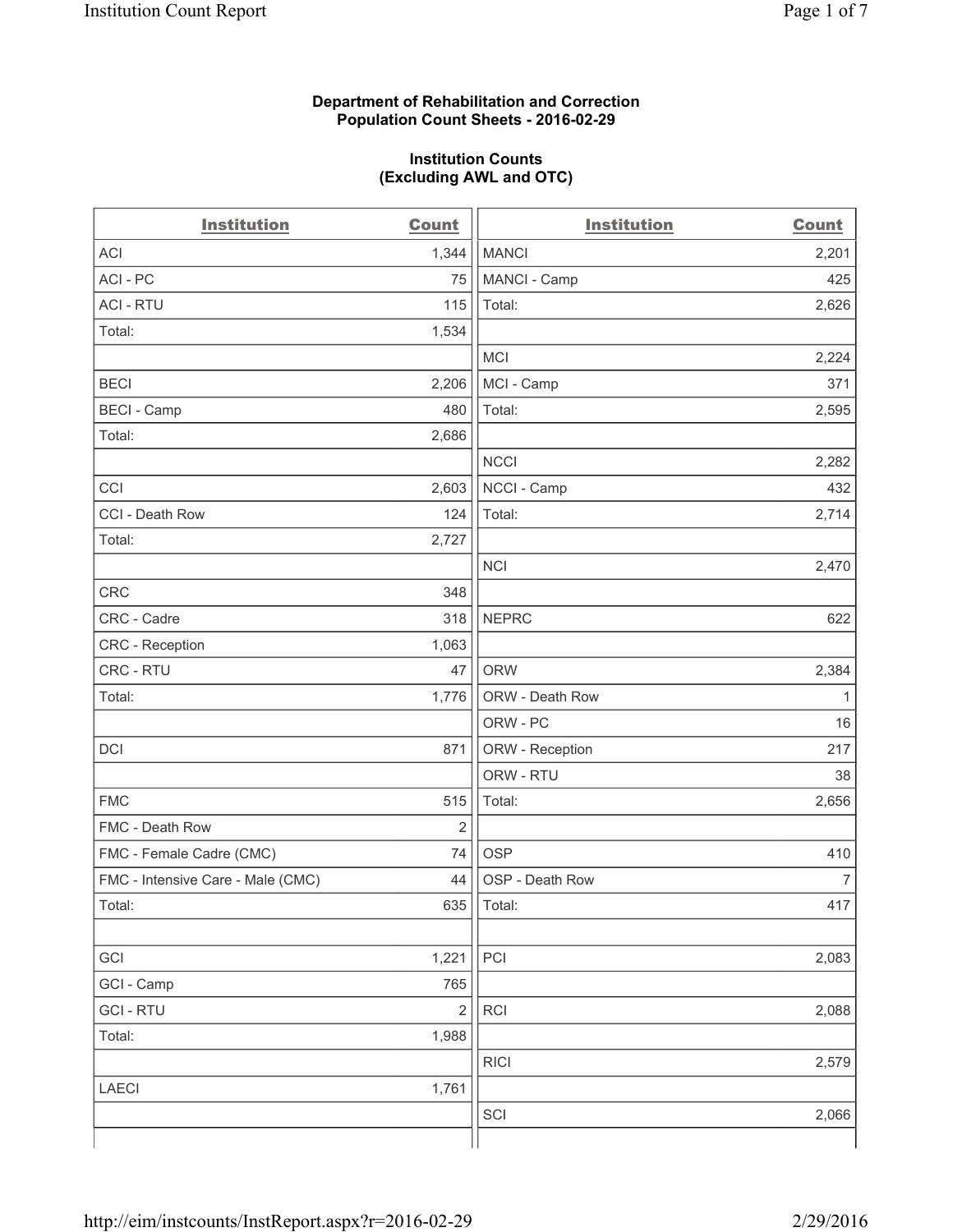| LECI                     | 2,284 |                  |                          |        |
|--------------------------|-------|------------------|--------------------------|--------|
| LECI - Camp              | 191   | <b>SOCF</b>      |                          | 1,155  |
| Total:                   | 2,475 | SOCF - RTU       |                          | 63     |
|                          |       | Total:           |                          | 1,218  |
| LOCI                     | 2,297 |                  |                          |        |
|                          |       | <b>TCI</b>       |                          | 1,086  |
| LORCI                    | 209   | TCI - Camp       |                          | 448    |
| LORCI - Cadre            | 148   | Total:           |                          | 1,534  |
| <b>LORCI - Reception</b> | 1,080 |                  |                          |        |
| Total:                   | 1,437 | <b>TOCI</b>      |                          | 926    |
|                          |       | <b>TOCI - PC</b> |                          | 106    |
| <b>MACI</b>              | 927   | Total:           |                          | 1,032  |
| MACI - Minimum           | 1,326 |                  |                          |        |
| Total:                   | 2,253 | <b>WCI</b>       |                          | 1,282  |
|                          |       | WCI - RTU        |                          | 95     |
|                          |       | Total:           |                          | 1,377  |
|                          |       |                  | <b>Total Population:</b> | 50,517 |

\* The Total Population includes 30 Offenders with Reason Codes 30 & 31. \*\* The Total Population includes 35 Offenders with Reason Code 0A.

# **Male Population by Security Level (Include AWL and Exclude OTC)**

| <b>Security Level</b>  |                   | <b>Body</b> | <b>AWL</b> | $(-OTC)$       | <b>Total</b> |
|------------------------|-------------------|-------------|------------|----------------|--------------|
| Total Level 5          |                   | 104         | 3          | 3              | 104          |
| <b>Total Level 4</b>   |                   | 1,701       | 17         | 14             | 1,704        |
| Total Level 3          |                   | 11,721      | 148        | 120            | 11,749       |
| Total Level 2          |                   | 17,172      | 238        | 170            | 17,240       |
| <b>Total Level 1</b>   |                   | 15,370      | 201        | 109            | 15,462       |
| <b>Total Death Row</b> |                   | 135         | 3          | $\overline{2}$ | 136          |
|                        | <b>Total Male</b> | 46,203      | 610        | 418            | 46,395       |

# **Female Population by Institution (Include AWL and Exclude OTC)**

| $\frac{1}{2}$            |             |            |          |              |
|--------------------------|-------------|------------|----------|--------------|
| <b>Institution</b>       | <b>Body</b> | <b>AWL</b> | $(-OTC)$ | <b>Total</b> |
| <b>DCI</b>               | 871         | 9          | 6        | 874          |
| <b>FMC</b>               | 21          |            |          | 21           |
| FMC - Female Cadre (CMC) | 74          | າ          | っ        | 74           |
| <b>NEPRC</b>             | 622         | 13         | 8        | 627          |
| <b>ORW</b>               | 2,384       | 62         | 33       | 2,413        |
| <b>ORW - Death Row</b>   |             |            |          |              |
|                          |             |            |          |              |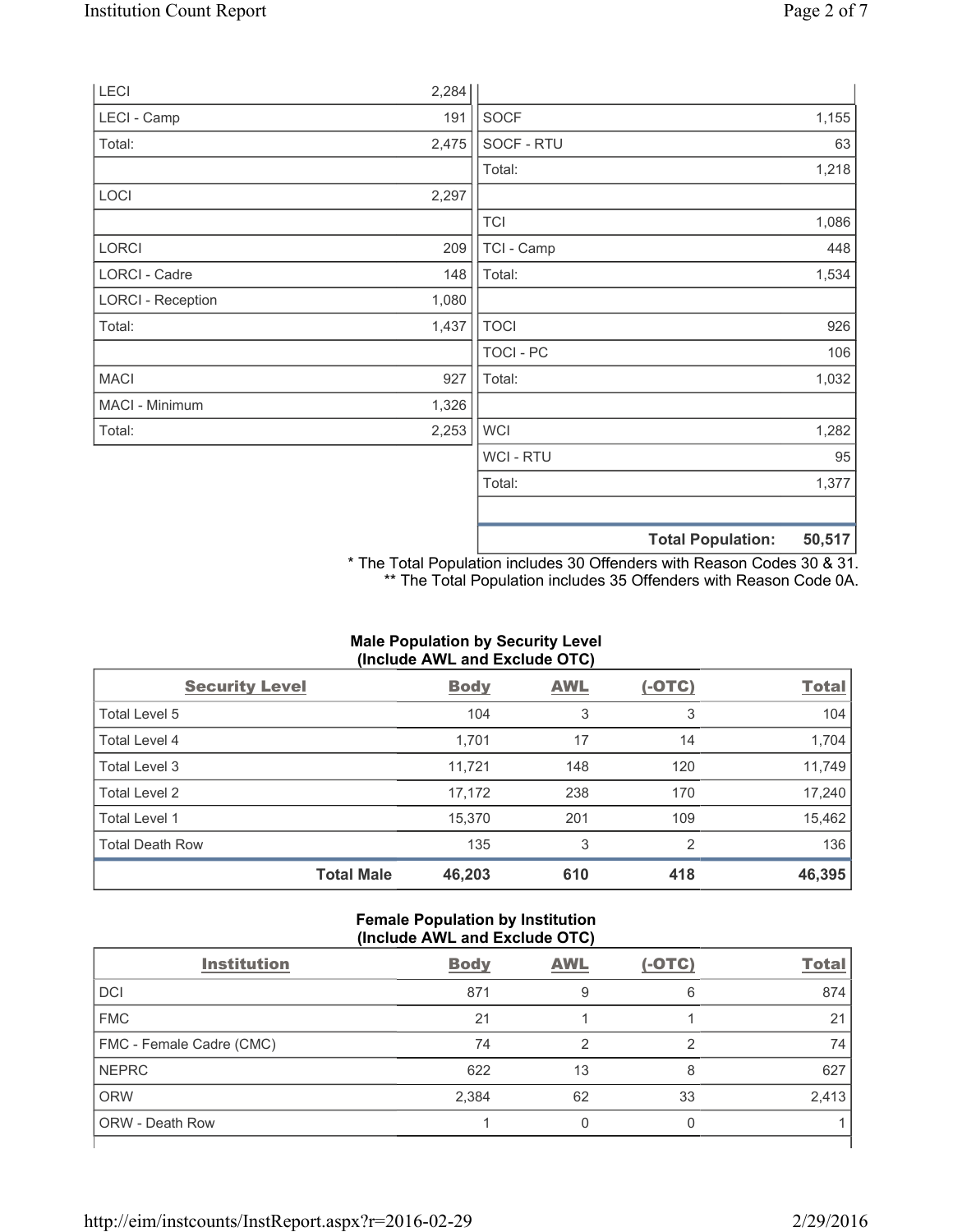| ORW - PC        |                          | 16     |     |     | 16     |
|-----------------|--------------------------|--------|-----|-----|--------|
| ORW - Reception |                          | 217    |     |     | 217    |
| ORW - RTU       |                          | 38     |     |     | 38     |
|                 | <b>Total Female</b>      | 4.244  | 87  | 50  | 4,281  |
|                 |                          |        |     |     |        |
|                 | <b>Total Population:</b> | 50,447 | 697 | 468 | 50,676 |

# **Male Population by Institution: Security Level 5 (Include AWL and Exclude OTC)**

| <b>Institution</b>   | <b>Body</b> | <b>AWL</b> | $(-OTC)$ | <b>Total</b> |
|----------------------|-------------|------------|----------|--------------|
| <b>OSP</b>           | 103         |            |          | 103          |
| SOCF - RTU           |             |            |          |              |
| <b>Total Level 5</b> | 104         |            |          | 104          |

## **Male Population by Institution: Security Level 4 (Include AWL and Exclude OTC)**

| <b>Institution</b>       |                      | <b>Body</b>    | <b>AWL</b>     | $(-OTC)$    | <b>Total</b>              |
|--------------------------|----------------------|----------------|----------------|-------------|---------------------------|
| CRC                      |                      | 13             | 0              | 0           | 13                        |
| CRC - Reception          |                      | $\sqrt{3}$     | $\mathbf 0$    | 0           | $\ensuremath{\mathsf{3}}$ |
| <b>FMC</b>               |                      | 1              | $\mathbf 0$    | $\mathbf 0$ | 1                         |
| LOCI                     |                      | 1              | $\mathbf 0$    | 0           | 1                         |
| <b>LORCI</b>             |                      | 5              | 1              | $\Omega$    | $6\,$                     |
| <b>LORCI - Reception</b> |                      | $\overline{4}$ | $\mathbf 0$    | $\mathbf 0$ | 4                         |
| <b>MANCI</b>             |                      | $\overline{2}$ | 0              | 0           | $\overline{2}$            |
| <b>OSP</b>               |                      | 296            | $\overline{2}$ | 2           | 296                       |
| <b>RCI</b>               |                      | 3              | $\mathbf 0$    | $\mathbf 0$ | 3                         |
| <b>SOCF</b>              |                      | 1,137          | 12             | 11          | 1,138                     |
| SOCF - RTU               |                      | 58             | 0              | $\Omega$    | 58                        |
| <b>TOCI</b>              |                      | 163            | $\overline{2}$ |             | 164                       |
| <b>TOCI - PC</b>         |                      | 11             | $\mathbf 0$    | 0           | 11                        |
| <b>WCI</b>               |                      | 1              | 0              | 0           | 1                         |
| <b>WCI-RTU</b>           |                      | $\mathfrak{S}$ | $\mathbf 0$    | $\Omega$    | 3                         |
|                          | <b>Total Level 4</b> | 1,701          | 17             | 14          | 1,704                     |

#### **Male Population by Institution: Security Level 3 (Include AWL and Exclude OTC)**

| <b>Institution</b> | <b>Body</b> | <b>AWL</b> | $(-OTC)$ | <b>Total</b> |
|--------------------|-------------|------------|----------|--------------|
| <b>ACI</b>         | 16          |            |          | 16           |
| ACI - RTU          |             |            |          |              |
|                    |             |            |          |              |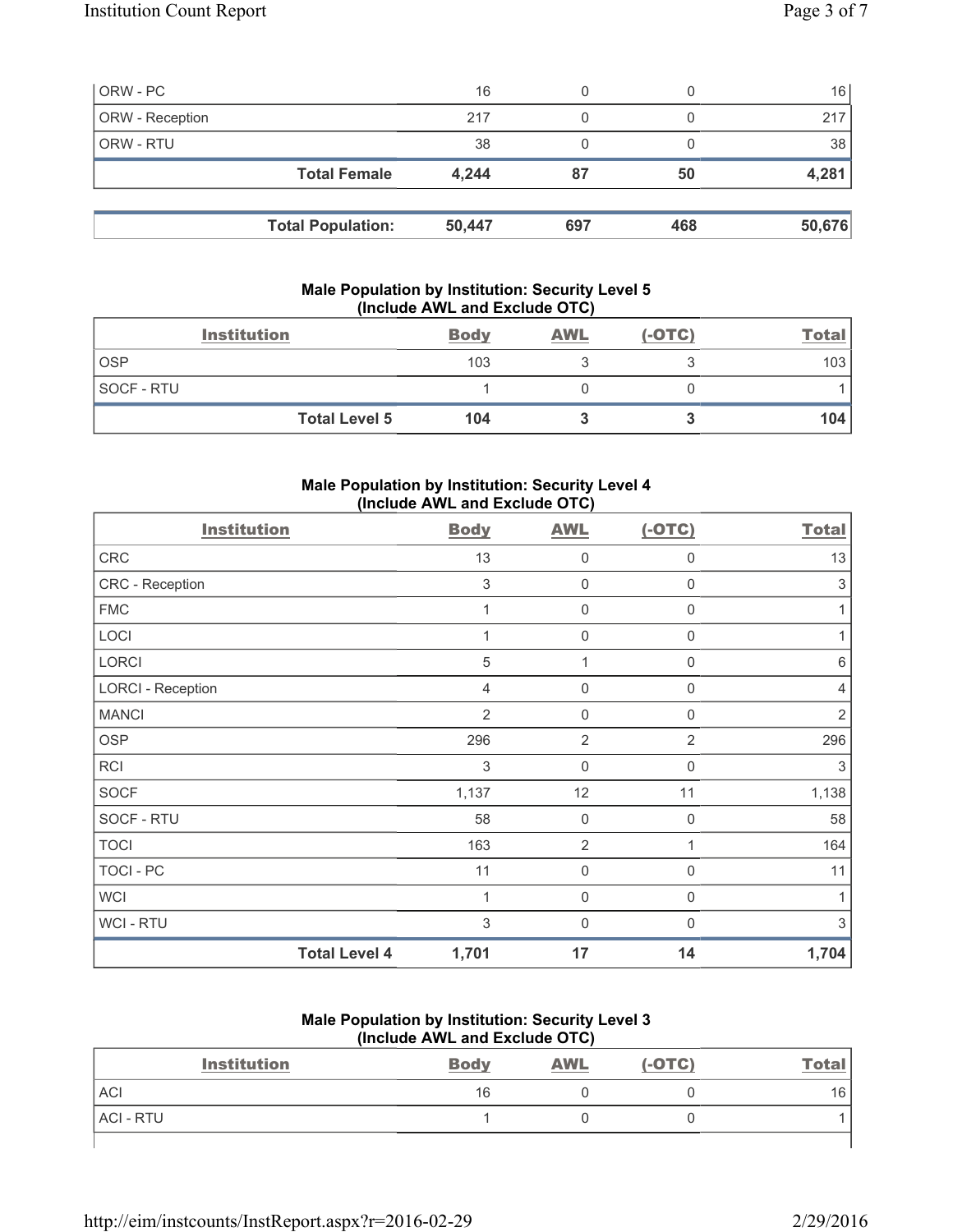| <b>BECI</b>                       | $\overline{4}$ | $\mathsf{O}\xspace$ | $\mathsf{O}\xspace$ | $\overline{4}$            |
|-----------------------------------|----------------|---------------------|---------------------|---------------------------|
| CCI                               | 5              | 1                   | $\mathbf{1}$        | 5                         |
| CRC                               | 112            | $\boldsymbol{9}$    | 5                   | 116                       |
| CRC - Cadre                       | 234            | $\mathsf{O}\xspace$ | $\mathsf 0$         | 234                       |
| CRC - Reception                   | 836            | 18                  | 14                  | 840                       |
| CRC - RTU                         | 21             | $\mathsf{O}\xspace$ | $\mathsf{O}\xspace$ | 21                        |
| <b>FMC</b>                        | $\,6\,$        | 0                   | $\mathsf{O}\xspace$ | $\,6\,$                   |
| FMC - Intensive Care - Male (CMC) | $\sqrt{5}$     | 0                   | $\mathsf{0}$        | $\sqrt{5}$                |
| LAECI                             | $\overline{5}$ | $\mathsf{O}\xspace$ | $\mathsf{O}\xspace$ | $\sqrt{5}$                |
| LECI                              | 2,247          | 20                  | 16                  | 2,251                     |
| LOCI                              | $\sqrt{3}$     | $\mathsf{O}\xspace$ | $\mathsf{O}\xspace$ | $\ensuremath{\mathsf{3}}$ |
| LORCI                             | 71             | 20                  | 18                  | 73                        |
| LORCI - Cadre                     | 106            | $\mathsf{O}\xspace$ | $\mathsf{O}\xspace$ | 106                       |
| <b>LORCI - Reception</b>          | 680            | $\mathbf{1}$        | $\mathsf 0$         | 681                       |
| <b>MANCI</b>                      | 2,171          | 23                  | 20                  | 2,174                     |
| <b>MCI</b>                        | $\overline{4}$ | $\mathsf{O}\xspace$ | $\mathsf{O}\xspace$ | 4                         |
| <b>NCCI</b>                       | $\overline{2}$ | $\mathsf{O}\xspace$ | $\mathsf{O}\xspace$ | $\sqrt{2}$                |
| NCI                               | $6\phantom{1}$ | $\mathbf{1}$        | $\mathsf 0$         | $\overline{7}$            |
| PCI                               | 39             | $\mathsf{O}\xspace$ | 0                   | 39                        |
| <b>RCI</b>                        | 1,886          | 28                  | 22                  | 1,892                     |
| <b>RICI</b>                       | $\,$ 3 $\,$    | $\mathsf{O}\xspace$ | $\mathsf{O}\xspace$ | 3                         |
| SCI                               | $\overline{4}$ | $\mathsf 0$         | $\mathsf 0$         | 4                         |
| <b>SOCF</b>                       | 17             | $\mathbf 1$         | $\mathbf{1}$        | 17                        |
| SOCF - RTU                        | $\overline{4}$ | $\mathsf{O}\xspace$ | $\mathsf{O}\xspace$ | 4                         |
| <b>TCI</b>                        | 1,036          | 12                  | 10                  | 1,038                     |
| TCI - Camp                        | $\mathbf{1}$   | $\mathsf{O}\xspace$ | $\mathsf{O}\xspace$ |                           |
| <b>TOCI</b>                       | 739            | $\overline{4}$      | $\overline{4}$      | 739                       |
| <b>TOCI - PC</b>                  | 95             | $\mathbf{1}$        | $\mathbf{1}$        | 95                        |
| <b>WCI</b>                        | 1,272          | $\hbox{9}$          | $\,8\,$             | 1,273                     |
| WCI - RTU                         | 90             | $\mathsf{O}\xspace$ | $\mathsf{O}\xspace$ | 90                        |
| <b>Total Level 3</b>              | 11,721         | 148                 | 120                 | 11,749                    |

# **Male Population by Institution: Security Level 2 (Include AWL and Exclude OTC)**

| <b>Institution</b> | <b>Body</b> | <b>AWL</b> | $(-OTC)$ | <b>Total</b> |
|--------------------|-------------|------------|----------|--------------|
| <b>ACI</b>         | 639         |            | っ        | 645          |
| ACI-PC             | 74          |            | 0        | 74           |
| <b>ACI - RTU</b>   | 75          |            | 0        | 75           |
| <b>BECI</b>        | 1,453       | 16         | 9        | 1,460        |
| CCI                | 1,781       | 19         | 16       | 1,784        |
|                    |             |            |          |              |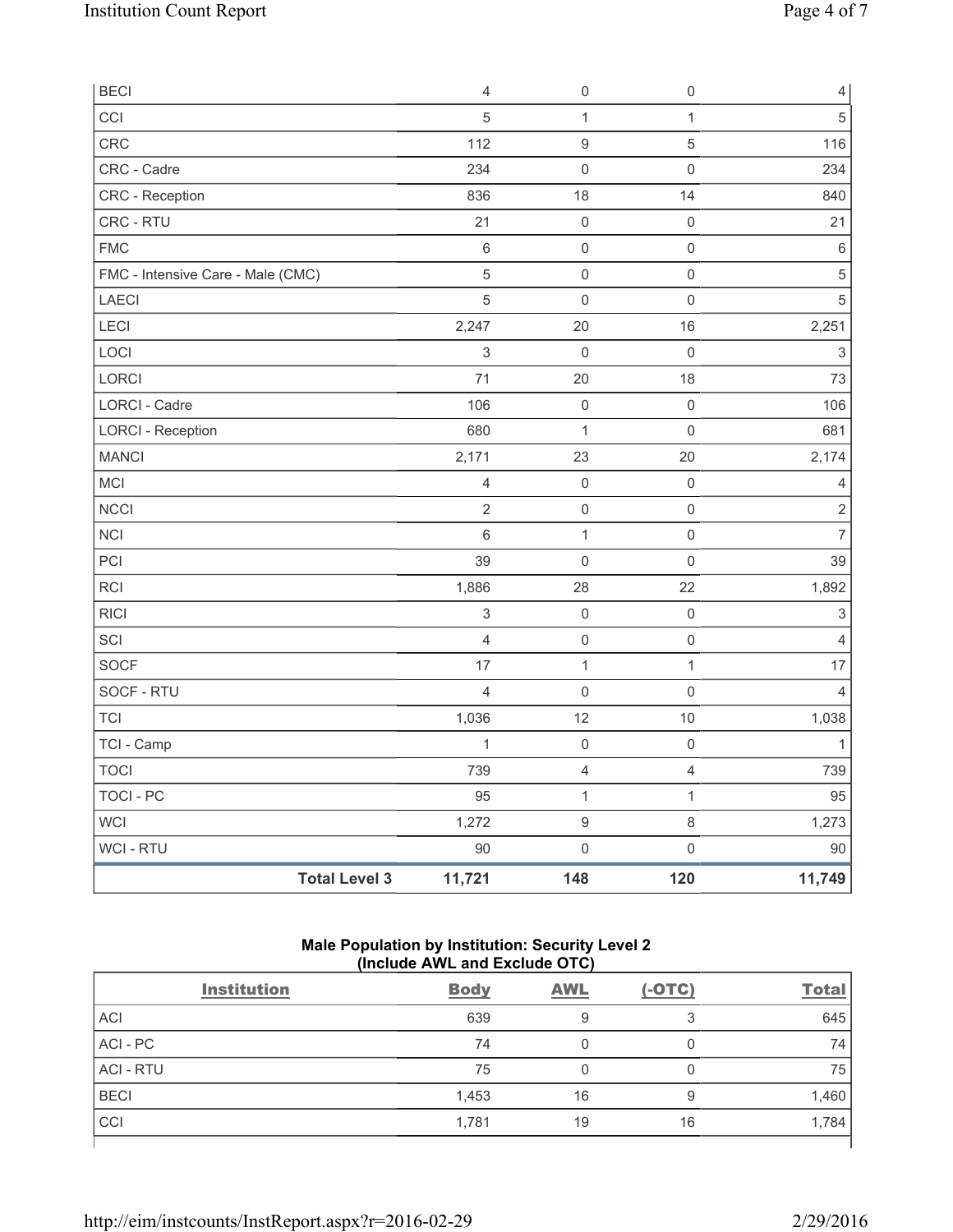| CRC                               | 104                            | $\sqrt{2}$          | $\sqrt{2}$                | 104            |
|-----------------------------------|--------------------------------|---------------------|---------------------------|----------------|
| CRC - Cadre                       | 61                             | $\mathsf 0$         | $\mathsf{O}\xspace$       | 61             |
| CRC - Reception                   | 170                            | $\boldsymbol{9}$    | 9                         | 170            |
| CRC - RTU                         | 22                             | $\mathsf 0$         | $\mathsf{O}\xspace$       | 22             |
| <b>FMC</b>                        | $6\phantom{a}$                 | $\mathsf{O}\xspace$ | $\mathbf 0$               | $6\phantom{a}$ |
| FMC - Intensive Care - Male (CMC) | 18                             | $\mathsf 0$         | $\mathsf{O}\xspace$       | 18             |
| GCI                               | 784                            | $\,$ 5 $\,$         | 5                         | 784            |
| GCI - Camp                        | 1                              | $\mathsf{O}\xspace$ | $\mathsf{O}\xspace$       | $\mathbf{1}$   |
| <b>GCI-RTU</b>                    | 1                              | $\mathbf 0$         | $\mathbf 0$               | $\mathbf{1}$   |
| LAECI                             | 1,095                          | 17                  | 14                        | 1,098          |
| LECI                              | 35                             | $\mathsf{O}\xspace$ | $\mathsf{O}\xspace$       | 35             |
| LOCI                              | 1,219                          | 15                  | 11                        | 1,223          |
| LORCI                             | 91                             | 15                  | 15                        | 91             |
| <b>LORCI - Cadre</b>              | 38                             | $\mathsf{O}\xspace$ | $\mathsf 0$               | 38             |
| <b>LORCI - Reception</b>          | 285                            | $\overline{2}$      | $\mathbf{1}$              | 286            |
| <b>MACI</b>                       | 927                            | 10                  | 6                         | 931            |
| <b>MANCI</b>                      | $\overline{2}$                 | $\mathbf{1}$        | $\mathbf{1}$              | 2              |
| MCI                               | 1,680                          | 24                  | 16                        | 1,688          |
| MCI - Camp                        | $\mathbf{1}$                   | $\mathsf 0$         | $\mathsf{O}\xspace$       | $\mathbf{1}$   |
| <b>NCCI</b>                       | 1,527                          | 20                  | 17                        | 1,530          |
| NCCI - Camp                       | 12                             | $\mathsf{O}\xspace$ | $\mathbf 0$               | 12             |
| <b>NCI</b>                        | 1,651                          | 18                  | 15                        | 1,654          |
| PCI                               | 724                            | 16                  | $\ensuremath{\mathsf{3}}$ | 737            |
| <b>RCI</b>                        | 199                            | $\mathbf 0$         | $\mathsf{O}\xspace$       | 199            |
| <b>RICI</b>                       | 1,542                          | 28                  | 20                        | 1,550          |
| SCI                               | 936                            | 12                  | $\overline{7}$            | 941            |
| <b>TCI</b>                        | $\boldsymbol{9}$               | $\mathsf 0$         | $\mathsf{O}\xspace$       | 9              |
| TCI - Camp                        | $\mathbf{1}$                   | $\mathsf{O}\xspace$ | $\mathsf{O}\xspace$       | $\mathbf{1}$   |
| WCI                               | $\,8\,$                        | $\mathsf{O}\xspace$ | $\mathsf{O}\xspace$       | $\,8\,$        |
| WCI - RTU                         | $\mathbf{1}$                   | $\mathsf{O}\xspace$ | $\mathsf 0$               | $\mathbf{1}$   |
|                                   | <b>Total Level 2</b><br>17,172 | 238                 | 170                       | 17,240         |

## **Male Population by Institution: Security Level 1 (Include AWL and Exclude OTC)**

| <b>Institution</b> | <b>Body</b> | <b>AWL</b> | $(-OTC)$ | <b>Total</b> |
|--------------------|-------------|------------|----------|--------------|
| <b>ACI</b>         | 689         |            |          | 695          |
| ACI - PC           |             |            | 0        |              |
| <b>ACI - RTU</b>   | 39          |            | 0        | 39           |
| <b>BECI</b>        | 749         | 14         | 9        | 754          |
| <b>BECI</b> - Camp | 480         |            | 0        | 480          |
|                    |             |            |          |              |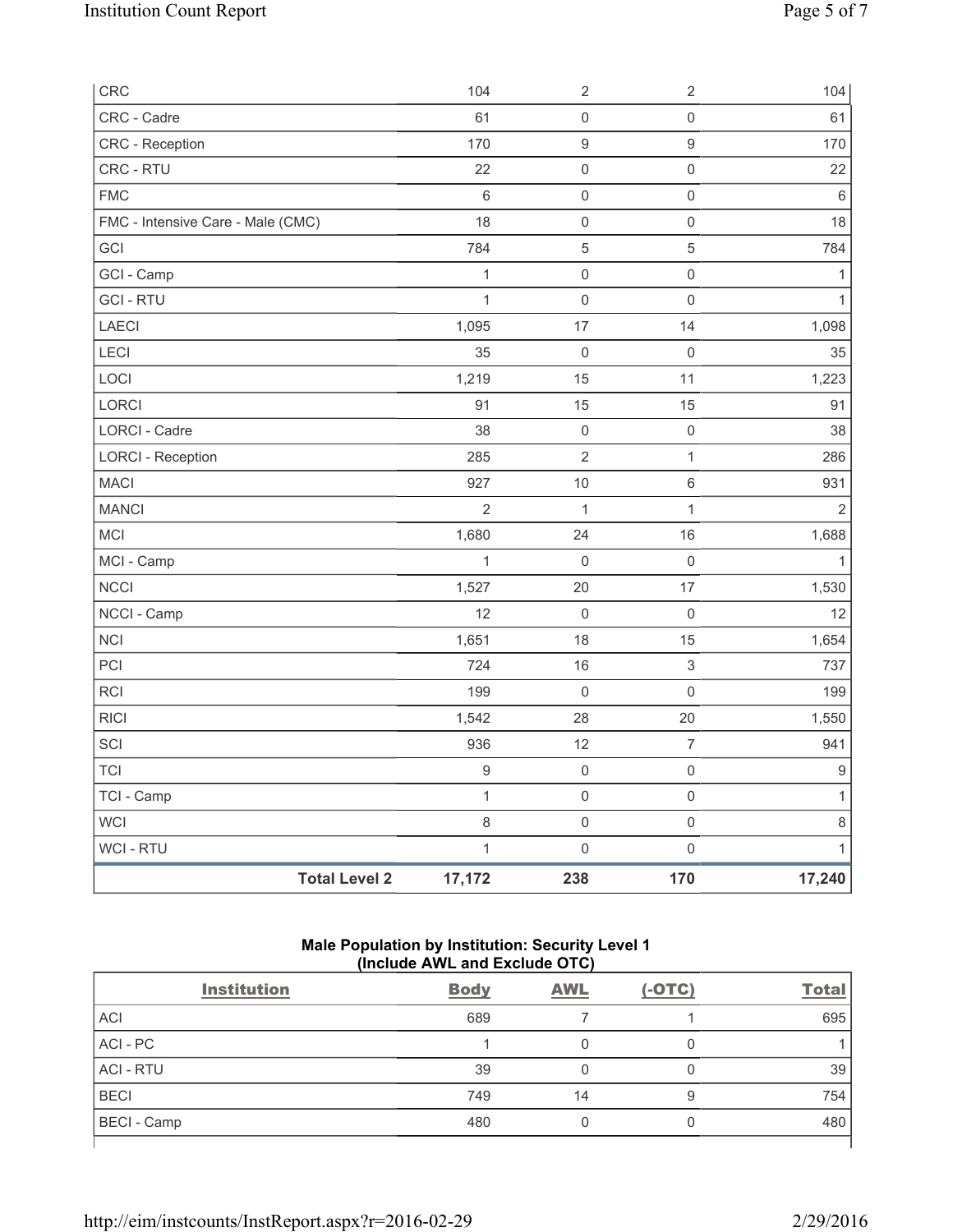| CCI                               |                      | 817            | 6                         | 3                   | 820            |
|-----------------------------------|----------------------|----------------|---------------------------|---------------------|----------------|
| CRC                               |                      | 60             | $\mathbf{1}$              | $\mathbf{1}$        | 60             |
| CRC - Cadre                       |                      | 23             | $\mathsf{O}\xspace$       | $\mathsf{O}\xspace$ | 23             |
| CRC - Reception                   |                      | 50             | 6                         | $\overline{4}$      | 52             |
| CRC - RTU                         |                      | $\overline{4}$ | $\mathsf 0$               | $\mathsf{O}\xspace$ | $\overline{4}$ |
| <b>FMC</b>                        |                      | 480            | $\ensuremath{\mathsf{3}}$ | 1                   | 482            |
| FMC - Intensive Care - Male (CMC) |                      | 21             | $\mathsf 0$               | $\mathsf 0$         | 21             |
| GCI                               |                      | 437            | 17                        | $10$                | 444            |
| GCI - Camp                        |                      | 764            | $\sqrt{2}$                | $\mathsf{O}\xspace$ | 766            |
| <b>GCI - RTU</b>                  |                      | $\mathbf{1}$   | $\mathsf 0$               | $\mathsf 0$         | 1              |
| LAECI                             |                      | 661            | $\boldsymbol{9}$          | $\,8\,$             | 662            |
| LECI                              |                      | $\overline{2}$ | $\overline{\mathbf{4}}$   | $\mathsf 0$         | $\,6$          |
| LECI - Camp                       |                      | 191            | $\mathbf{1}$              | 1                   | 191            |
| LOCI                              |                      | 1,074          | $\sqrt{2}$                | $\mathbf{1}$        | 1,075          |
| LORCI                             |                      | 42             | 5                         | 5                   | 42             |
| LORCI - Cadre                     |                      | 4              | $\mathsf{O}\xspace$       | $\mathsf{O}\xspace$ | 4              |
| <b>LORCI - Reception</b>          |                      | 110            | $\mathsf{O}\xspace$       | $\mathsf 0$         | 110            |
| MACI - Minimum                    |                      | 1,326          | 17                        | 11                  | 1,332          |
| <b>MANCI</b>                      |                      | 26             | 8                         | $\overline{4}$      | 30             |
| MANCI - Camp                      |                      | 425            | $\mathbf 1$               | 1                   | 425            |
| <b>MCI</b>                        |                      | 540            | $\boldsymbol{9}$          | 5                   | 544            |
| MCI - Camp                        |                      | 370            | $\mathsf 0$               | $\mathsf{O}\xspace$ | 370            |
| <b>NCCI</b>                       |                      | 752            | $\boldsymbol{9}$          | $\,6\,$             | 755            |
| NCCI - Camp                       |                      | 420            | $\mathbf{1}$              | 1                   | 420            |
| NCI                               |                      | 813            | 16                        | 14                  | 815            |
| <b>OSP</b>                        |                      | 10             | $\mathsf{O}\xspace$       | $\mathbf 0$         | 10             |
| PCI                               |                      | 1,319          | 32                        | 10                  | 1,341          |
| <b>RICI</b>                       |                      | 1,034          | 15                        | $\,$ 5 $\,$         | 1,044          |
| SCI                               |                      | 1,125          | $\,6\,$                   | $\mathsf{O}\xspace$ | 1,131          |
| TCI                               |                      | 41             | $\,8\,$                   | $\,6\,$             | 43             |
| TCI - Camp                        |                      | 446            | $\mathbf 1$               | $\mathbf{1}$        | 446            |
| <b>TOCI</b>                       |                      | 24             | $\mathbf{1}$              | $\mathbf{1}$        | 24             |
|                                   | <b>Total Level 1</b> | 15,370         | 201                       | 109                 | 15,462         |

| <b>High Offender ID's</b>        |         |  |  |  |  |
|----------------------------------|---------|--|--|--|--|
| Correctional Reception Center:   | A723252 |  |  |  |  |
| Lorain Correctional Institution: | A715165 |  |  |  |  |
| Ohio Reformatory for Women:      | W094656 |  |  |  |  |